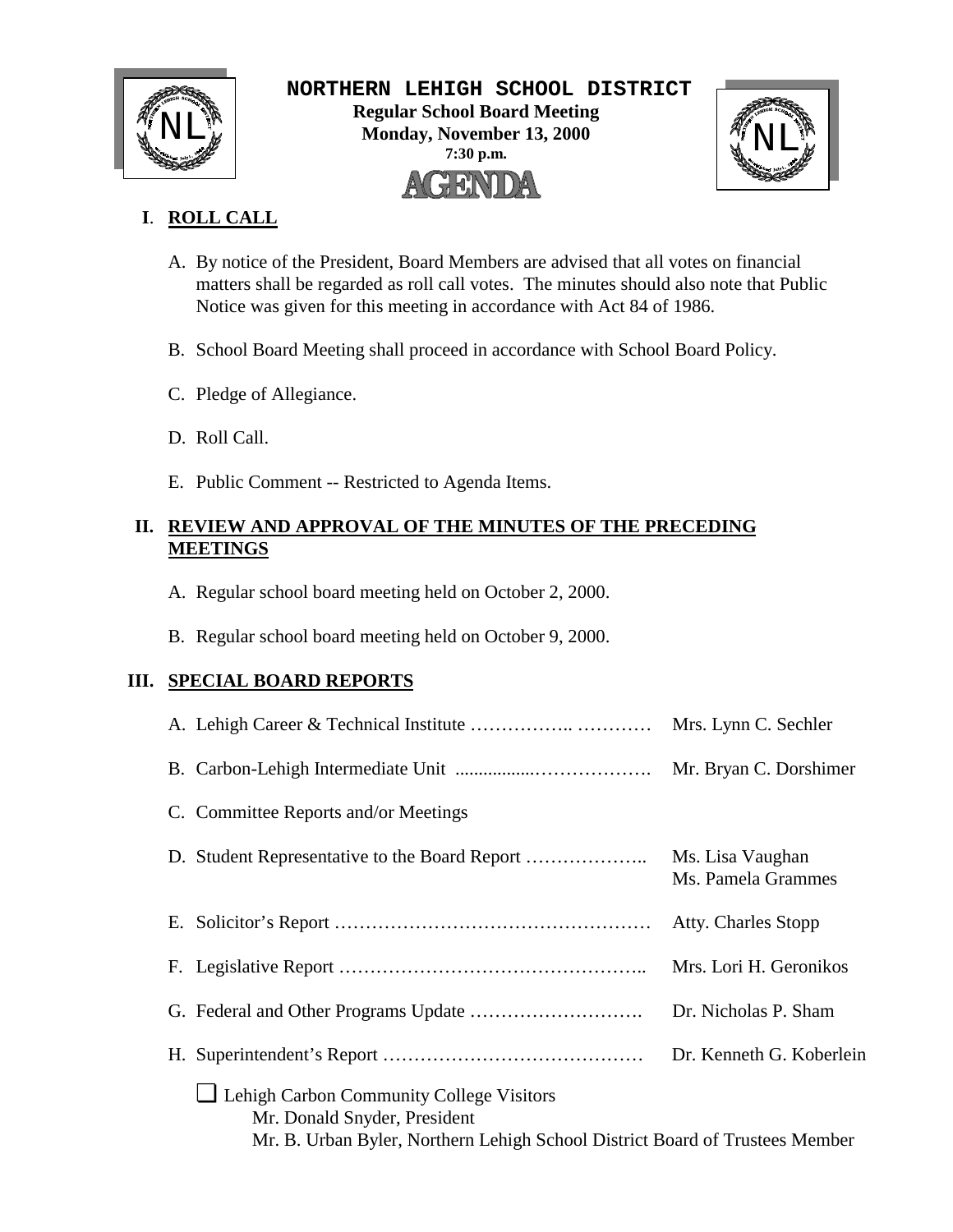- $\Box$  Highlight of notes of Technology/Buildings & Grounds Committee meeting of November 8.
- ❏ Presentation of PlanCon A-B for Middle School and Questions & Answers Mr. Barry Brobst, The Architectural Studio.
- ❏ American Education Week Announcement
	- Mrs. Janet Kern, Northern Lehigh Education Association President Mrs. Karen Nicholas, Peters Elementary School Principal
- ❏ Library Presentation Mrs. Jane Englert, High School Librarian
- ❏ Northern Lehigh School District Annual Goals Presentation
- ❏ Schedule meeting of Technology/Buildings & Grounds committee for December 6, 2000.
- ❏ Bus Issue Information
- ❏ Calendar Suggestion For 2001
- ❏ Lehigh Career & Technical Institute Presentation on February 5, 2001.
- I. Executive Work Session -- 6:30 PM for Collective Bargaining, Legal, and Personnel Issues.

## **IV. PERSONNEL**

A. Unpaid Volunteer Aides

Approve the following individual as unpaid volunteer aide in the Peters Elementary School for the 2000-2001 school year:

Lori L. Merkel\*

\*Pending verification of clearances.

- B. Substitutes
	- 1. Instructional

Employ the following substitute teachers, in accordance with the Carbon Lehigh Intermediate Unit Guest Teacher Program, for the 2000-2001 school year at the substitute teacher rates of \$70.00 for 1-10 non-consecutive days; \$80.00 for 11-20 non-consecutive days; and \$90.00 for 21+ non-consecutive days:

| Jennifer H, Bassig -- | Elementary, Mentally/Physically Handicapped,<br>General Science, Mathematics, English, Health<br>& Physical Education, Music, Social Studies |
|-----------------------|----------------------------------------------------------------------------------------------------------------------------------------------|
| Karen M. Borell --    | Elementary, Mentally. Physically Handicapped,                                                                                                |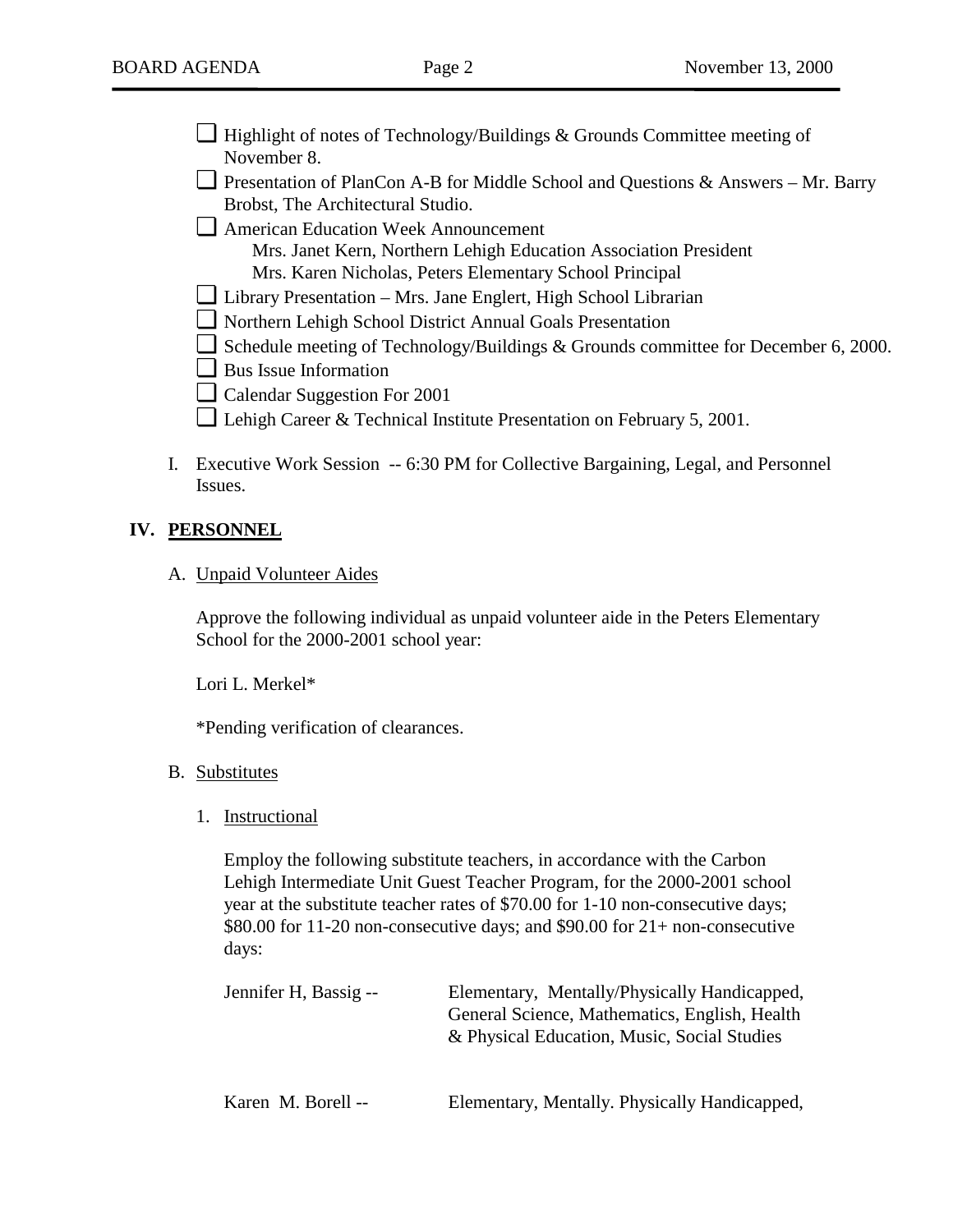|                        | General Science, Mathematics, English,<br>Marketing, Library Science, Social Studies                                                                                                     |
|------------------------|------------------------------------------------------------------------------------------------------------------------------------------------------------------------------------------|
| Chad T. Faust --       | Elementary, Mentally/Physically Handicapped,<br>General Science, Mathematics, Chemistry,<br>Health & Physical Education, Industrial<br>Arts/Technology Education, Physics                |
| Rachelle M. Gosse --   | Elementary, Mentally/Physically Handicapped,<br>General Science, Mathematics, Data<br>Processing, Secretarial, Home Economics,<br><b>Social Studies</b>                                  |
| John A. Horn --        | Elementary, Mentally/Physically Handicapped,<br>General Science, Mathematics, Biology,<br>English, German, Social Studies                                                                |
| Christine A. Kosman -  | Elementary, Mentally/Physically Handicapped,<br>General Science, Mathematics, Accounting,<br>Data Processing, Health & Physical Education,<br>Home Economics                             |
| Melinda W. Madison --  | Elementary, Mentally/Physically Handicapped,<br>General Science, Mathematics, Accounting,<br>Data Processing, Health & Physical Education,<br>Home Economics                             |
| Myra Mesher --         | Elementary, Mentally/Physically Handicapped,<br>General Science, Mathematics, Data<br>Processing, English, Social Studies, Spanish                                                       |
| Melissa A. Meixsell -- | Elementary, Mentally/Physically Handicapped,<br>General Science, Mathematics, Accounting,<br>English, Health & Physical Education, Office<br>Technologies                                |
|                        | Sandra L. Mort-Backauskas - Elementary, Mentally/Physically Handicapped,<br>General Science, Mathematics, Health &<br>Physical Education, Secretarial, Home<br>Economics, Social Studies |
| Patricia L. Passick -- | Elementary, Mentally/Physically Handicapped,<br>General Science, Mathematics, Art, Home<br>Economics, Library Science, Social Studies                                                    |
| John R. Reinhard --    | Elementary, Mentally/Physically Handicapped,                                                                                                                                             |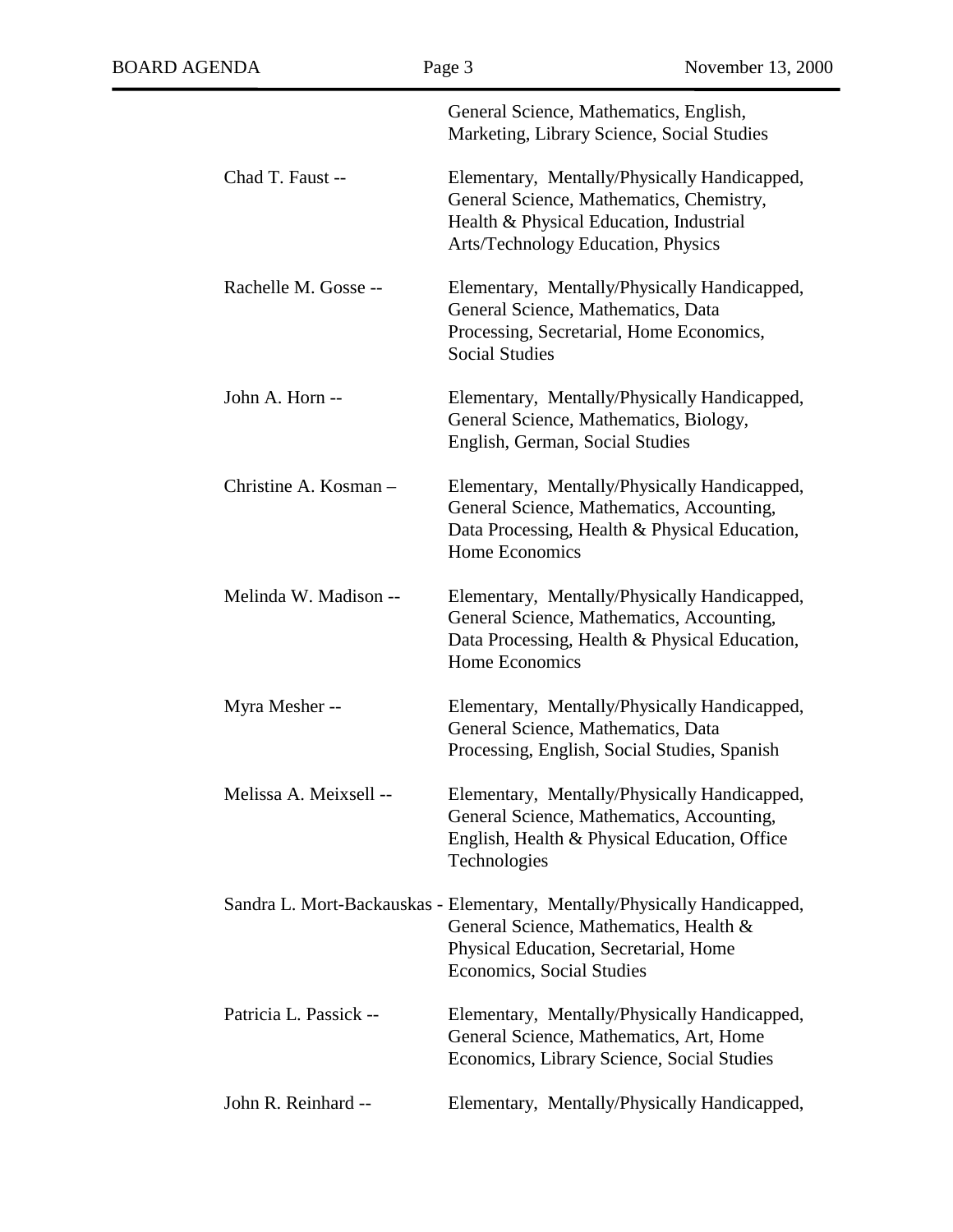|                             | General Science, Mathematics, Art, Earth &<br>Space Science, Home Economics, Social<br><b>Studies</b>                                                                                                  |
|-----------------------------|--------------------------------------------------------------------------------------------------------------------------------------------------------------------------------------------------------|
| Susan J. Silvonek-Freundt - | Elementary, Mentally/Physically Handicapped,<br>General Science, Mathematics, Biology,<br>Chemistry, Earth & Space Science, Physics                                                                    |
| Joseph Verenna -            | Elementary, Mentally/Physically Handicapped,<br>General Science, Mathematics, Reading<br>Specialist, Earth & Space Science, English,<br>Industrial Arts/Technology Education, Social<br><b>Studies</b> |

#### C. Substitute Senior High Administrative Detention Supervisor

Appoint Kathy Mohrey, cafeteria/library monitor in the senior high school, as a substitute senior high administrative detention supervisor. She will work two days a week (Tuesday and Thursday) from 2:30 p.m. to 4:00 p.m. throughout the 2000-2001 school calendar year as needed. Salary will be \$15.00 for each day worked.

## **V. POLICY**

#### A. Conferences Approved With Board's Authorization

- 1. Approve the request of Janet Hofelich, Peters Elementary second grade teacher, to attend a Bureau of Education conference entitled "Guided Reading Strategies – Grades 1-3" in Allentown, PA on January 5, 2001. Expenses include \$139.00 for registration, plus the cost of a substitute teacher for one day, and has been approved by the district Professional Development Committee.
- 2. Approve the request of Mark Hoffman, district maintenance employee, to attend a "Pesticide Short Course" conference sponsored by Penn State University in Allentown, PA on December 8, 11, 12, 14, 2000. This course will prepare those in attendance to take the certified pesticide applicator's exam. Expenses include \$121.00 for registration, \$48.00 for travel, for a total cost of \$169.00.
- B. Approve the Northern Lehigh Junior High School Student Activity Account Statement for the month of October, 2000. **(Please see attachment #1)**
- C. Approve the Northern Lehigh Senior High School Student Activity Account Statement for the month of October, 2000. **(Please see attachment #2)**

### **VI. CURRICULUM AND INSTRUCTION**

### **VII. OLD BUSINESS**